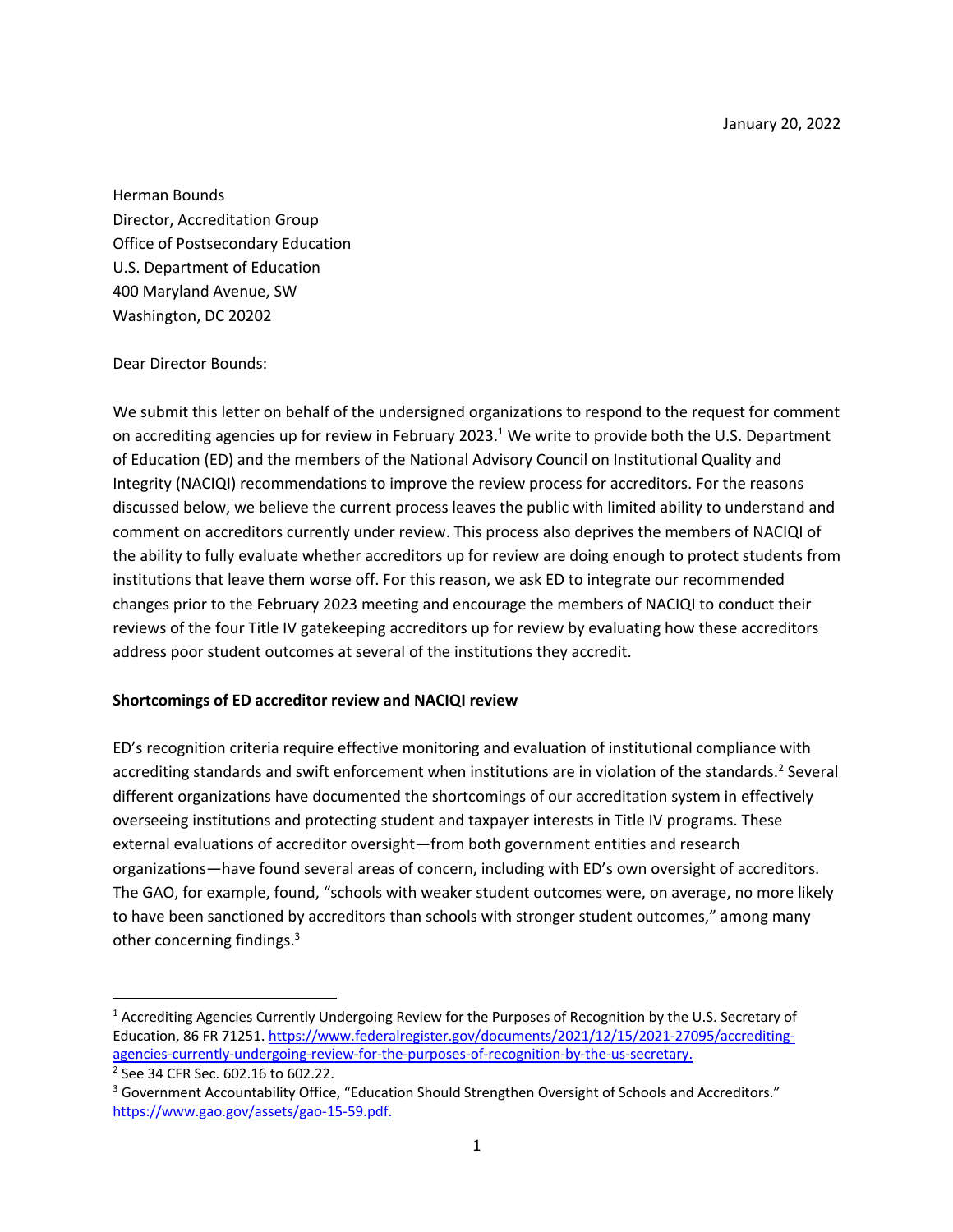Independent evaluations of accreditation quality have shown the extent to which even institutions with full accreditation have extremely poor graduation rates, high default rates, $4$  and several instances where fully accredited institutions shut down without warning<sup>5</sup>—the worst outcome for students and taxpayers alike. Accreditors in multiple instances have failed to take any corrective action even when the schools they oversee are failing to graduate even 25 percent their students.<sup>6</sup> And especially troubling given the how poorly higher education has met the needs of its most underserved students, independent evaluations have shown that accreditors in general do not evaluate their institutions on the basis of how well they serve their students of color and students from low-income backgrounds.<sup>7</sup>

ED has taken minimal steps toward correcting these shortcomings and protecting students and taxpayers through the accreditation system. The most comprehensive review of accreditor oversight put it bluntly: "The Education Department is not meeting requirements to evaluate accrediting agencies for federal recognition and ensure that they are reliably evaluating the quality of education in the schools they accredit."8 This is in spite of the fact that ED and NACIQI obligated under the accreditation regulations to review student achievement standards to ensure they are effective.<sup>9</sup> Given the outcomes presented in the final section of this letter, it is clear that both the current ED review process and NACIQI review process are insufficient.

This failure to adequately oversee accreditors stems, in part, from the NACIQI process and the ways it limits public comment and review of accreditor performance. This weak oversight also reflects a failure to empower NACIQI members to recommend corrective action and ED's ability to limit recognition.

For example, the current NACIQI review process does not allow the public an opportunity to review the accreditor's explanations for poor performance prior to submitting comment, nor an opportunity to review and comment upon ED's accreditation staff report and recommendations to NACIQI.

Further, NACIQI members are not informed of their authority to request additional information or recommend ED take corrective action if an accreditor is insufficiently rigorous in its oversight. And self-

content/uploads/2019/06/uploads\_docs\_pubs\_ihep\_informing\_improvement\_full.pdf.

<sup>&</sup>lt;sup>4</sup> Alejandra Acosta, "Accreditation Should be on the Department's NegReg Agenda." New America. https://www.newamerica.org/education-policy/edcentral/accreditation-should-be-on-the-departments-negregagenda/.

 $5$  Sarah Butrymowicz, "Dozens of colleges closed abruptly in recent years  $-$  and efforts to protect students have failed." The Hechinger Report. https://www.nbcnews.com/news/education/dozens-colleges-closed-abruptlyrecent-years-efforts-protect-students-have-n1235617.

<sup>6</sup> Michael Itzkowitz, "Armed with Better Data, Will Accreditors Finally Have to Act?" Third Way. https://www.thirdway.org/blog/armed-with-better-data-will-accreditors-finally-have-to-act.

<sup>&</sup>lt;sup>7</sup> Nathan Arnold, Mamie Voight, Jessica Morales, Kim Dancy, and Art Coleman, "Informing Improvement: Recommendations for Enhancing Accreditor Data-Use to Promote Student Success and Equity." Institute for Higher Education Policy and EducationCounsel. https://www.ihep.org/wp-

<sup>8</sup> Antoinette Flores, "The Unwatched Watchdogs: How the Department of Education Fails to Properly Monitor College Accreditation Agencies." Center for American Progress. https://www.americanprogress.org/article/theunwatched-watchdogs/.

<sup>&</sup>lt;sup>9</sup> See 34 CFR 602.16(a)(1).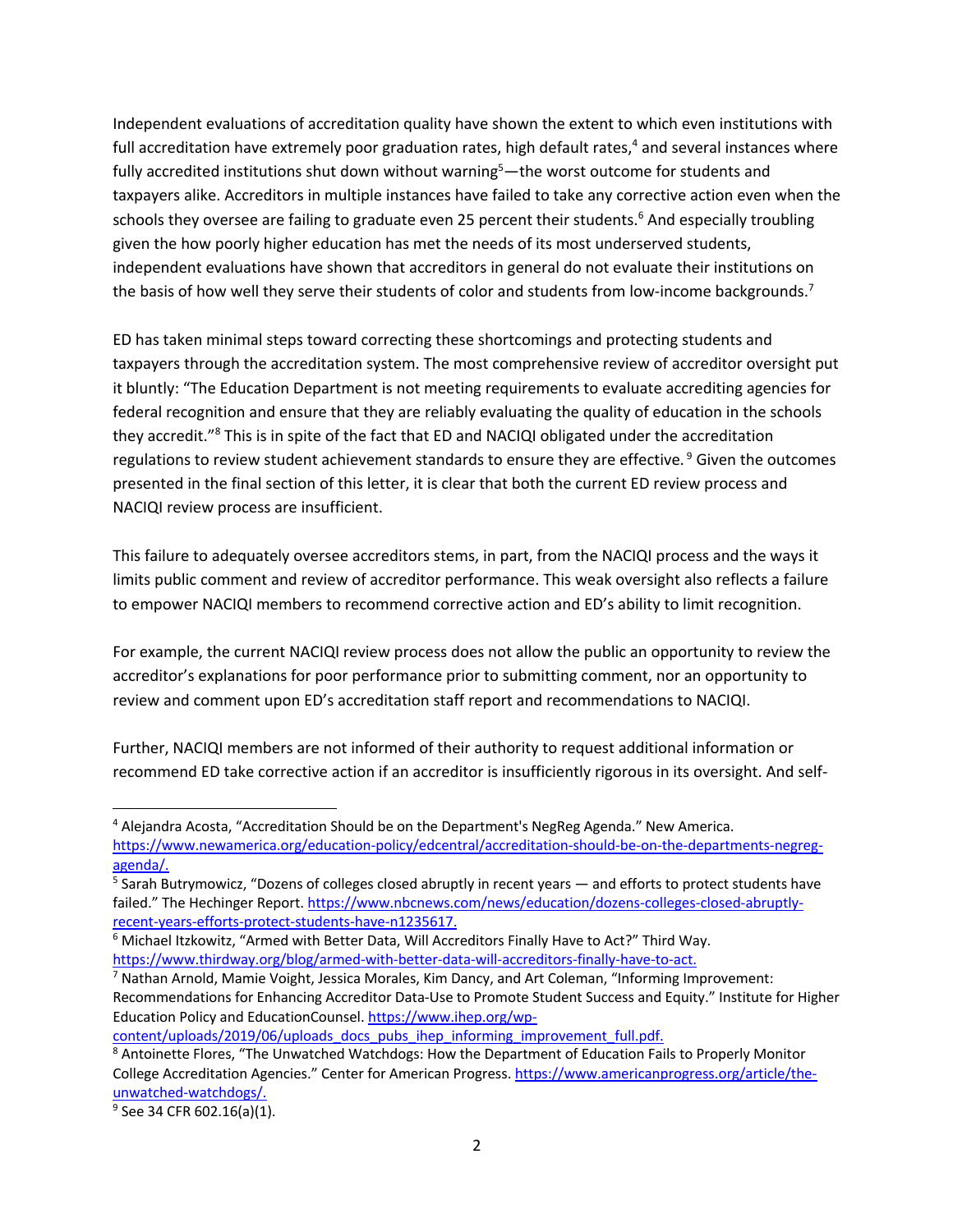evidently poor institutional performance is rarely a subject of substantive conversation during NACIQI. Accreditors routinely receive recognition without having to justify the full accreditation of schools they oversee, even when data show those schools leave students worse off, saddled with debt they cannot repay.

# **Recommendations for Improvement**

To address these shortcomings and allow for informed public comment and discussion during NACIQI that focuses on protecting students, we recommend ED:

- Make public and allow the public and members of NACIQI to review the documents, inquiries, and responses proffered by the accreditor to ED as part of its review prior to its final federal register notice announcing the opportunity for public comment;
- Make public and allow the public to review ED staff's full report on accreditor compliance to NACIQI prior to final federal register notice announcing the opportunity for public comment;
- Ensure maintenance of relevant records submitted by the accreditor in ED's file review, regardless of ED staff's determination of whether such records are evidence of noncompliance, so that NACIQI members can make an independent determination of whether such evidence evinces noncompliance;
- Allow comments submitted by members of the public to be considered as part of the Senior Department Official's consideration process, if they were submitted timely at any stage in the review process—regardless of whether the commenter submitted comments to the initial Federal Register notice announcing review of the relevant agency;
- Publicly clarify and remind NACIQI members in writing that they are empowered and have the legal authority to focus their review and determine whether to approve an agency on the basis of how well the accreditor oversees the institutions it accredits, particularly with respect to how well the institution is serving its students (including its students from structurally disadvantaged backgrounds), whether the institution has engaged in deceptive and predatory practices, whether their students are being left worse off, and how accreditors address low performance—including through suspension or termination of noncompliant institutions;
- Ensure NACIQI and ED evaluation of accreditor performance includes thorough review of data on student outcomes (such as earnings, employment, completion, and repayment), risk factors such as weak institutional finances, lawsuits, and investigations, and a determination of whether a pattern and practice of failure to address institutional weakness with interventions and necessary consequences exists;
- Provide NACIQI members with an overview, based on the information made available by the Biden Administration through the accreditor dashboards, $^{10}$  of the performance of each accreditor under review with respect to student and taxpayer outcomes;
- Devote more time, attention, and discussion to the review of Title IV gatekeeping accreditors relative to non-gatekeeping programmatic accreditors; and

<sup>10</sup> Available at https://sites.ed.gov/naciqi/.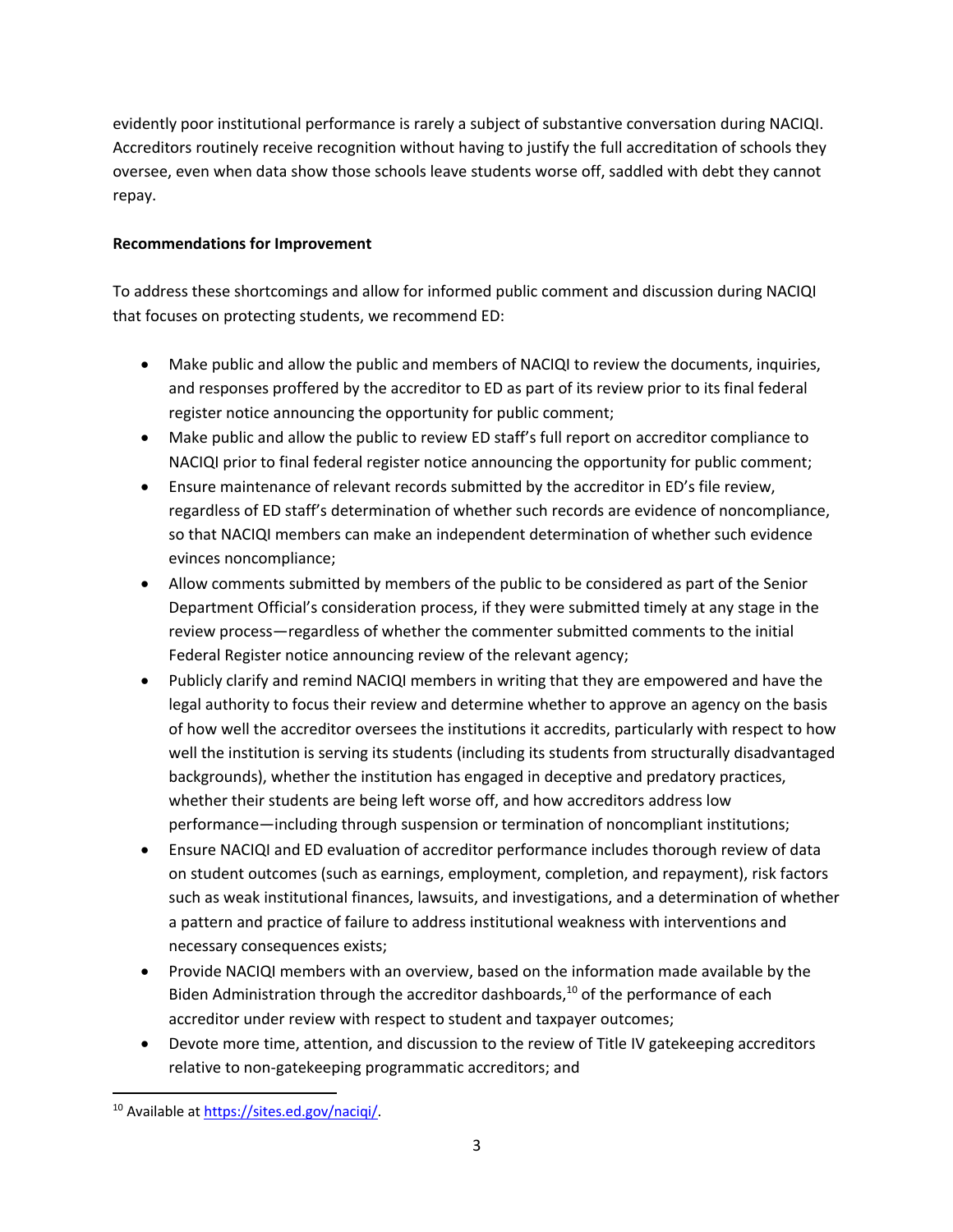• Consider revising the accreditation regulations through future rulemaking to ensure Departmental oversight of accreditors focuses on how the institutions they oversee are serving their students, whether they are putting taxpayer dollars at unnecessary risk, and whether they are sufficiently addressing the needs of their students of color, low-income students, and other structurally disadvantaged students.

#### **Applicability of Recommendations to Accreditors Under Review**

There are several accreditors up for NACIQI review in the coming year, four of which are Title IV approving agencies: Higher Learning Commission, Middle States Commission on Higher Education, New England Commission of Higher Education, and Western Association of Schools and Colleges, Senior College and University Commission. As outlined in our recommendations, we believe more attention and discussion should be focused on these four agencies relative to the others up for review, because of the number of students impacted and taxpayer dollars at risk.

We recommend NACIQI members and ED staff focus their review and inquiry on the student outcomes of these four accreditors, particularly: (1) an evaluation of the extent to which these accreditors review and incorporate student outcomes data into their accreditation decisions; (2) the process by which the accreditor determines whether remedial actions and interventions must be taken in response to poor outcomes; and (3) specific inquiries into programs and institutions evincing persistent poor performance, deceptive and predatory practices, and instances of particularly harmful student outcomes.

Below we have provided one of many possible metrics by which these determinations can be made: ED's College Scorecard measure of how many of an institution's students earned more than the average high school graduate six years after enrollment.<sup>11</sup> This indicator measures the students who are still earning less money than if they had not attended in the first place. In these instances, it's fair to ask what economic value the institution provides its students in exchange for their time and money (often including student loans)—and by extension, what the accreditors overseeing such institutions are doing to protect students.

For example, the Higher Learning Commission (HLC) accredits Baker College, where 41% of its students don't earn more than a high school graduate six years after enrolling—roughly the same amount as if they'd never attended at all. Baker remains fully accredited, despite these poor outcomes and significant concerns raised in a recent investigation by ProPublica.<sup>12</sup> NACIQI members and ED staff should ask what action HLC has taken to protect students who are not being served by this program. They should ask whether these types of student outcomes are reviewed as part of the accreditation process and

<sup>12</sup> https://www.freep.com/in-depth/news/local/michigan/2022/01/12/baker-college-financial-aidmarketing/9155389002/

 $11$  This data is derived from the authors' analysis of ED's College Scorecard and Accreditor Data file provided to NACIQI members.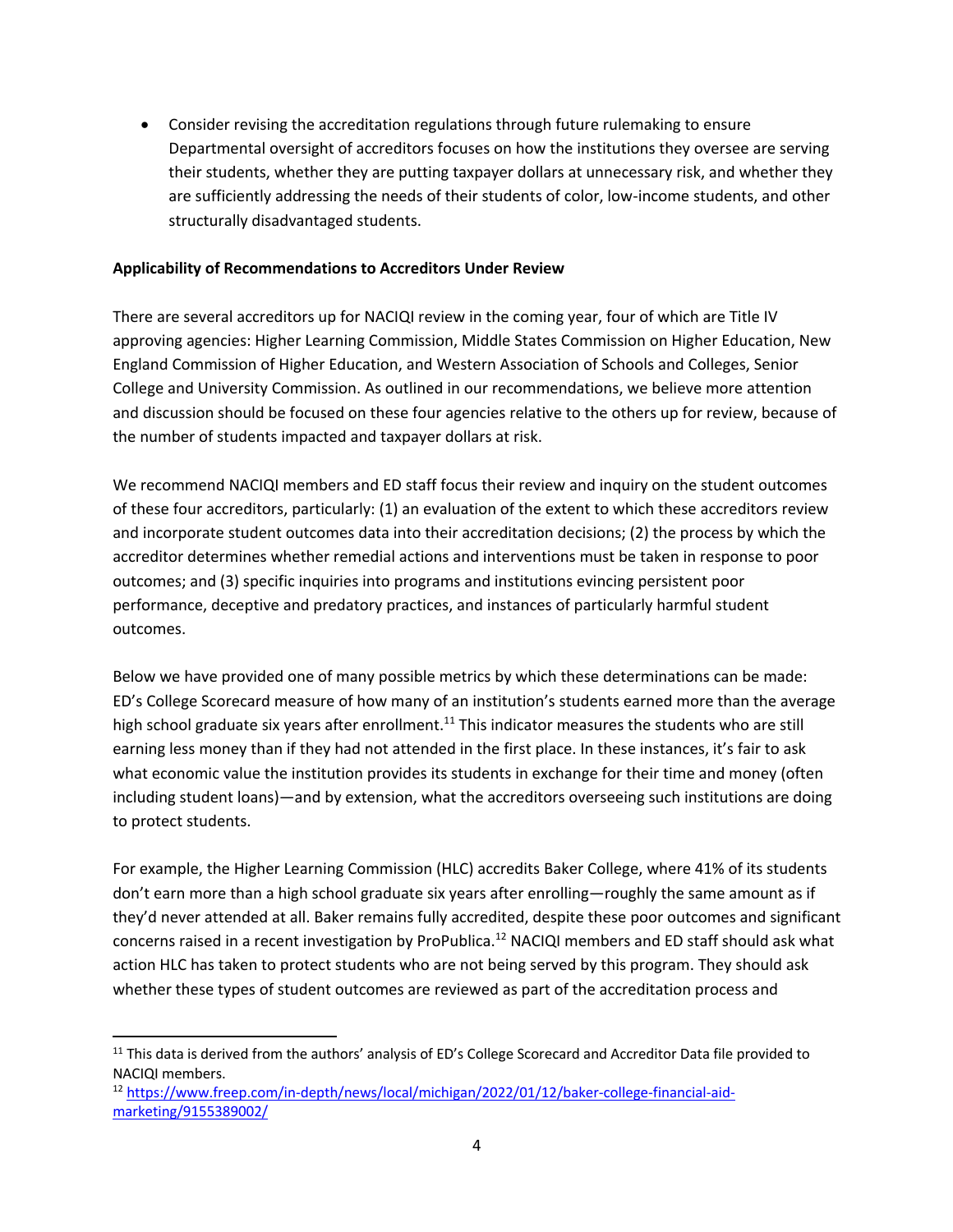addressed directly with the school. And they should ask what each accreditor is going to do to alter their reviews going forward to ensure fewer programs leave students worse off.

We note that earnings is one metric that illustrates these accreditors are not sufficiently overseeing schools, but it is not the only one that oversight entities should be reviewing—for example, if ED were to restart publication of debt to earnings ratios, accreditors should evaluate their institutions on that basis, too; other measures relating to employment, repayment, retention, and completion are also critical student outcome measures that accreditors and NACIQI should be reviewing.

## *Higher Learning Commission*

Out of 876 institutions that HLC oversees with earnings data available, 299 show the majority of students earning less than the typical high school graduate, even six years after enrolling in the institution.

One of these institutions, Baker College, showed only 41% of students hitting this benchmark. Even so, the institution remains accredited and received \$57 million in federal grant and loan disbursements in the last award year.

We also encourage ED and NACIQI to further investigate HLC's failure to adequately address a long record of predatory abuses by schools operated by Perdoceo Education Corporation (formerly Career Education Corporation). Perdoceo schools have repeatedly faced federal and state law enforcement investigations in the past decade over alleged deceptive practices, including settlements with 49 state attorneys totaling over \$500 million<sup>13</sup> and a \$30 million settlement with the Federal Trade Commission<sup>14</sup> (plus an announced suspension by the Department of Veterans affairs of G.I. Bill eligibility<sup>15</sup>, later reversed by the Trump administration<sup>16</sup> after alleged corrective action). Numerous whistleblowers with whom we have personally met and referred to Department of Education investigators say the abuses have continued into the current decade at the two current schools operated by Perdoceo: American Intercontinental University and Colorado Technical University.17

<sup>&</sup>lt;sup>13</sup> https://www.marylandattorneygeneral.gov/News%20Documents/1\_3\_19\_CEC\_AVC.pdf 14

https://www.ftc.gov/system/files/documents/cases/career\_education\_corporation\_proposed\_stipulated\_order\_f or permanent injunction 8-27-19.pdf

<sup>15</sup> https://www.va.gov/opa/pressrel/pressrelease.cfm?id=5399

<sup>16</sup> https://vetsedsuccess.org/vas-resolution-of-3696-violations-by-5-schools/

<sup>&</sup>lt;sup>17</sup> David Halperin, "The Monitor Insists Perdoceo is Doing OK. Whistleblowers' Evidence Shows Otherwise." Republic Report, Feb. 24, 2021. https://www.republicreport.org/2021/the-monitor-insists-perdoceo-is-doing-okwhistleblowers-evidence-shows-otherwise/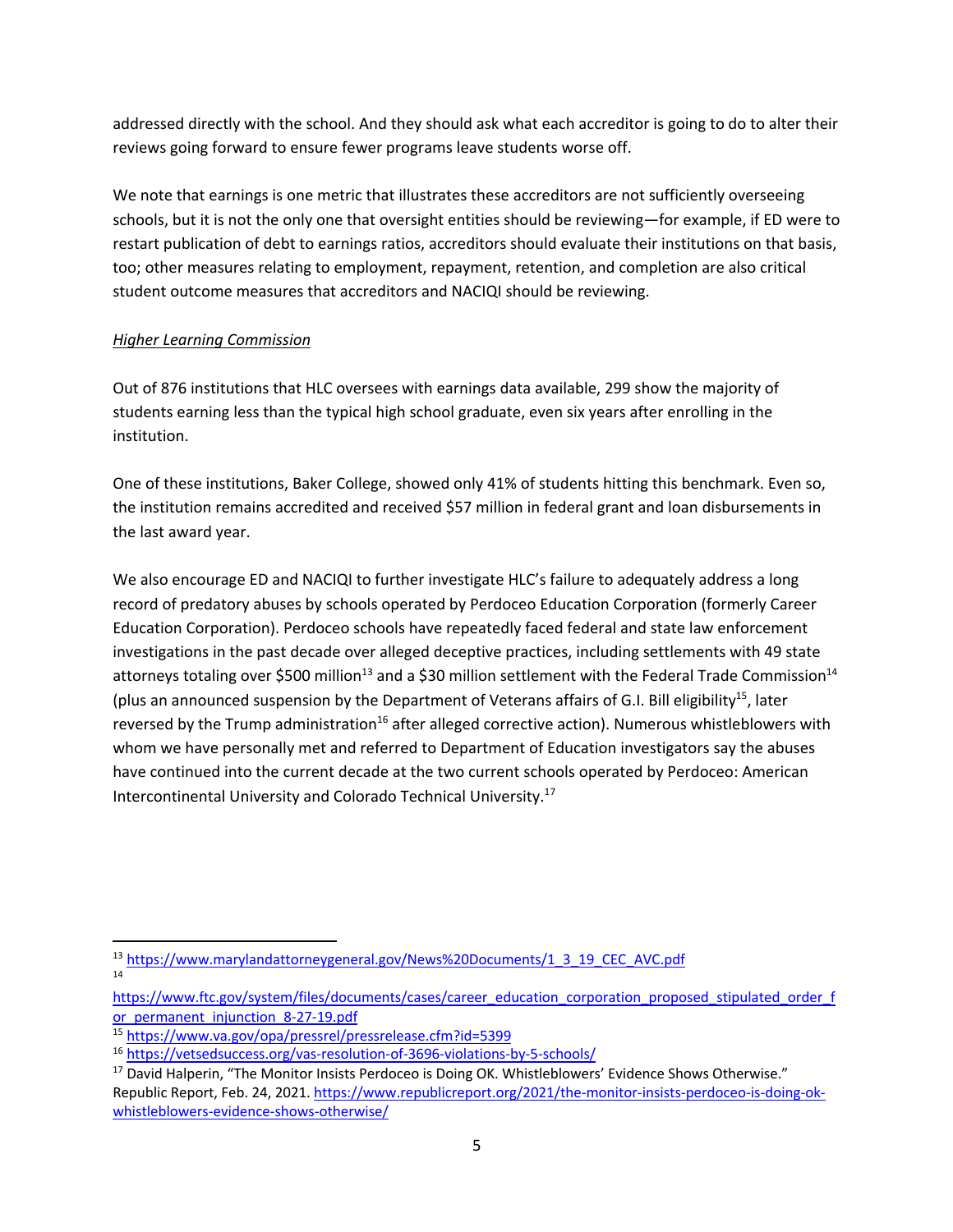## *Middle States Commission on Higher Education*

Out of 440 institutions that Middle States Commission on Higher Education oversees with earnings data available, 141 show the majority of students earning less than the typical high school graduate, even six years after enrolling in the institution.

One of these institutions, Bryant & Stratton College, showed only 34% of students hitting this benchmark. Even so, the institution remains accredited and received \$159 million in federal grant and loan disbursements in the last award year.

### *New England Commission of Higher Education*

Out of 186 institutions that New England Commission of Higher Education oversees with earnings data available, 44 show the majority of students earning less than the typical high school graduate, even six years after enrolling in the institution.

One of these institutions, Dean College, showed only 47% of students hitting this benchmark. Even so, the institution remains accredited and received \$15 million in federal grant and loan disbursements in the last award year.

### *Western Association of Schools and Colleges, Senior College and University Commission*

Out of 126 institutions that WASCUC oversees with earnings data available, 17 show more than half of students earning less than the typical high school graduate, even six years after enrolling in the institution.

One of these institutions, San Joaquin Valley College, showed more than only 42% of former students earning more than someone with no college experience. Even so, the institution remains accredited and received \$90 million in federal grant and loan disbursements in the last award year.

We also encourage ED and NACIQI to further investigate how WSCUC is addressing a long record of predatory abuses by Ashford University, now called University of Arizona Global Campus; the school was previously owned, and is now serviced, by Zovio, formerly called Bridgepoint Education. Ashford was exposed at a 2011 Senate hearing as, in the words of committee chairman Sen. Tom Harkin, "an absolute scam."<sup>18</sup> In 2014, Bridgepoint agreed to pay \$7.25 million to settle claims by Iowa's Attorney General that Ashford violated the state's Consumer Fraud Act.<sup>19</sup> In 2016, Bridgepoint entered into a consent order with the federal Consumer Financial Protection Bureau in which that agency found that

<sup>&</sup>lt;sup>18</sup> Doug Lederman, "More Than Bridgepoint on Trial," Inside Higher Ed, March 11, 2011.

https://www.insidehighered.com/news/2011/03/11/more-bridgepoint-trial.<br><sup>19</sup> https://www.iowaattorneygeneral.gov/newsroom/ashford-university-and-parent-company-bridgepointeducation-agree-to-7-25-million-payment-and-majo